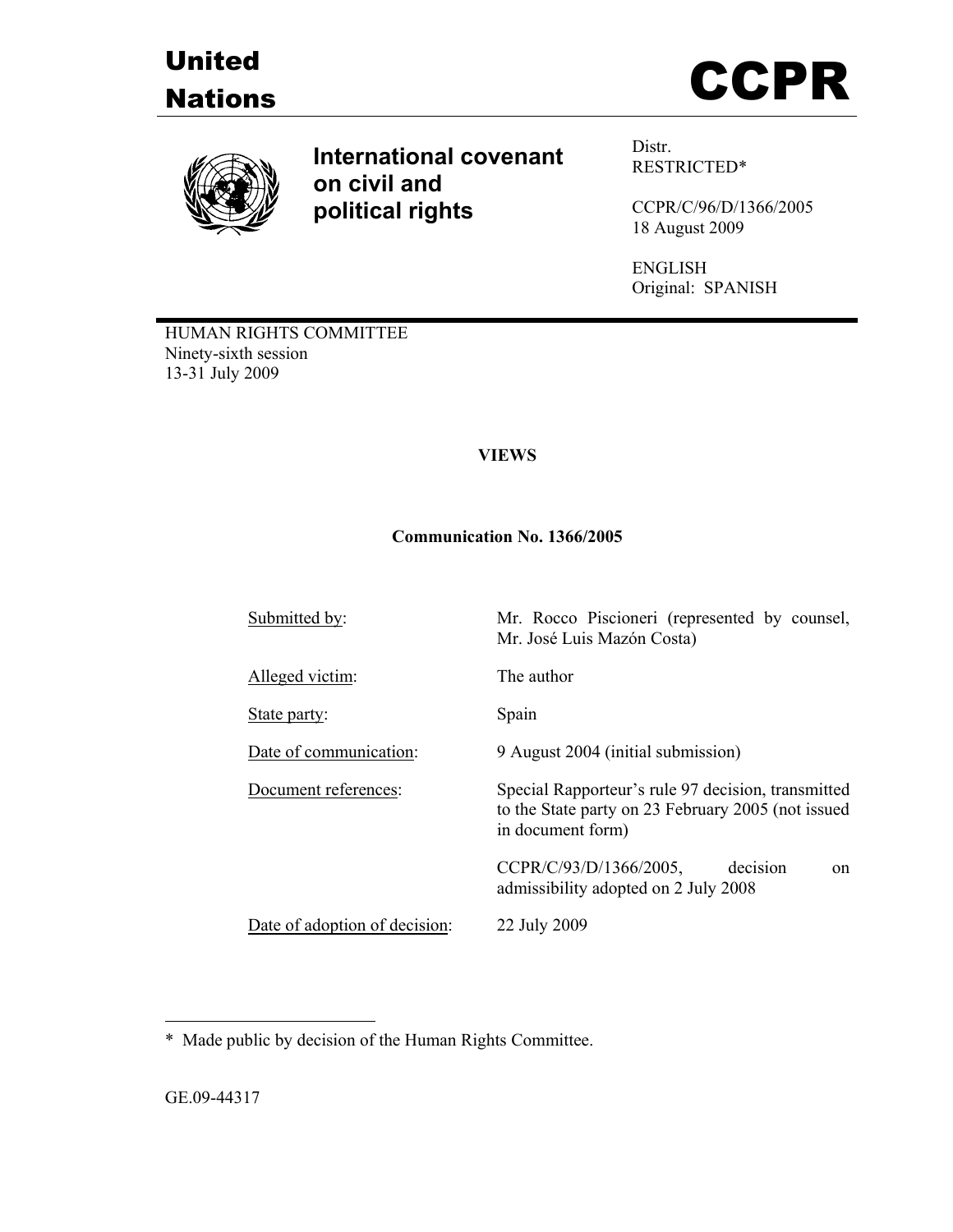*Subject matter*: Right to review of conviction by a higher tribunal

 *Procedural issues*: Exhaustion of domestic remedies - Claim insufficiently substantiated - Claim already examined by the Committee

 *Substantive issue*: Right to review of conviction and sentence by a higher tribunal

 *Article of the Covenant*: 14, paragraph 5

 *Articles of the Optional Protocol*: 2 and 3

On 22 July 2009 the Human Rights Committee adopted the annexed text as the Committee's Views under article 5, paragraph 4, of the Optional Protocol in respect of communication No. 1366/2005.

[ANNEX]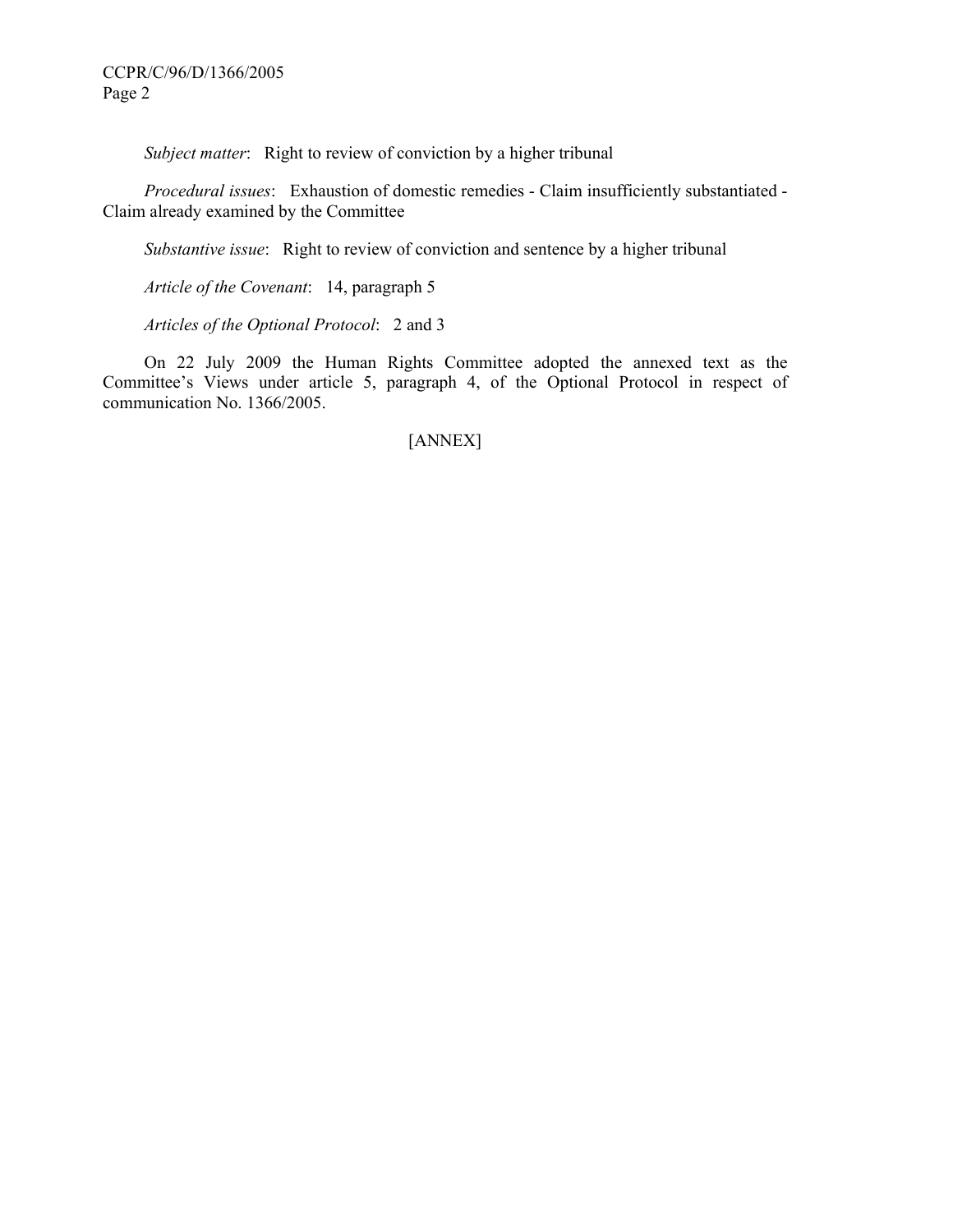#### **Annex**

## VIEWS OF THE HUMAN RIGHTS COMMITTEE UNDER ARTICLE 5, PARAGRAPH 4, OF THE OPTIONAL PROTOCOL TO THE INTERNATIONAL COVENANT ON CIVIL AND POLITICAL RIGHTS

Ninety-sixth session

#### concerning

#### **Communication No. 1366/2005**\*

| Submitted by:              | Mr. Rocco Piscioneri (represented by counsel,<br>Mr. José Luis Mazón Costa) |
|----------------------------|-----------------------------------------------------------------------------|
| Alleged victim:            | The author                                                                  |
| State party:               | Spain                                                                       |
| Date of communication:     | 9 August 2004 (initial submission)                                          |
| Decision on admissibility: | 2 July 2008                                                                 |

The Human Rights Committee, established under article 28 of the International Covenant on Civil and Political Rights,

Meeting on 22 July 2009,

 Having concluded its consideration of communication No. 1366/2005, submitted by Mr. Rocco Piscioneri under the Optional Protocol to the International Covenant on Civil and Political Rights,

 Having taken into account all written information made available to it by the author of the communication and the State party,

Adopts the following:

 $\overline{a}$ 

**<sup>\*</sup>** The following members of the Committee participated in the examination of the present communication: Mr. Abdelfattah Amor, Mr. Prafullachandra Natwarlal Bhagwati, Mr. Lazhari Bouzid, Ms. Christine Chanet, Mr. Ahmad Amin Fathalla, Mr. Yuji Iwasawa, Ms. Helen Keller, Mr. Rajsoomer Lallah Ms. Zonke Zanele Majodina, Ms. Iulia Antoanella Motoc, Mr. José Luis Pérez Sanchez-Cerro, Mr. Rafael Rivas Posada, Sir Nigel Rodley, Mr. Fabian Omar Salvioli, Mr. Krister Thelin and Ms. Ruth Wedgwood.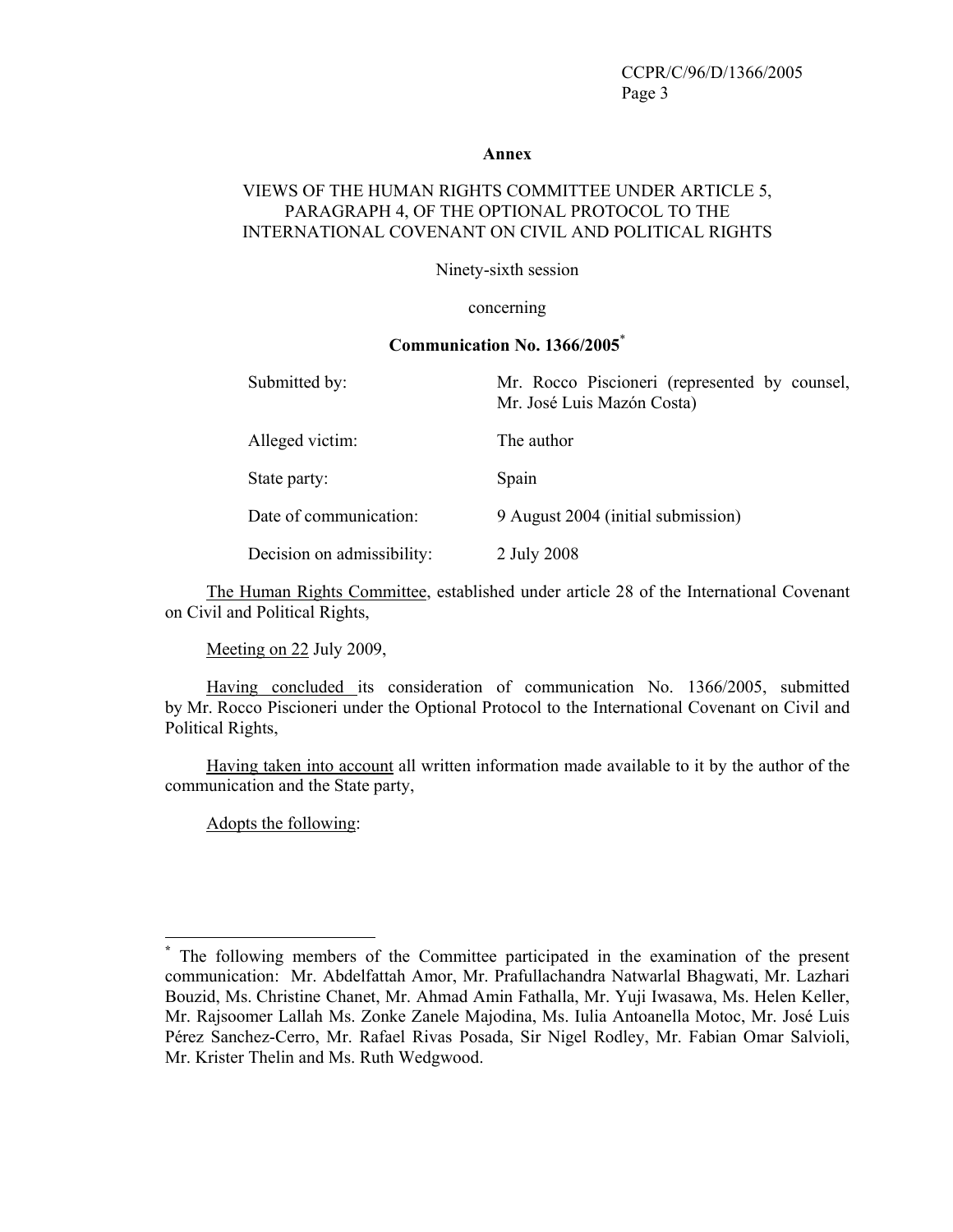## **Views under article 5, paragraph 4, of the Optional Protocol**

1.1 The author of the communication, dated 9 August 2004, is Rocco Piscioneri, an Italian national born in 1950. He claims to be the victim of a violation by Spain of article 14, paragraph 5, of the Covenant. The Optional Protocol entered into force for Spain on 25 April 1985. The author is represented by counsel, Mr. José Luis Mazón Costa.

1.2 On 13 May 2005, the Special Rapporteur on New Communications and Interim Measures, acting on behalf of the Committee, agreed to the State party's request to separate the consideration of the admissibility and merits of the communication.

## **Factual background**

2.1 On 11 January 1999, the Provincial High Court in Barcelona sentenced the author to a prison term of 8 years and 10 months for trafficking in hashish and for forgery. The author submitted an appeal in cassation to the Supreme Court,<sup>1</sup> a remedy that does not allow reconsideration of the evidence on which a conviction is based. On 9 October 2000, when the Court had not yet ruled on the application, the author requested the Supreme Court to suspend the proceedings.<sup>2</sup> On 11 October 2000, the Second Division of the Supreme Court rejected the author's request, whereupon the author instituted *amparo* proceedings, which were dismissed by the Constitutional Court on 11 December 2000. On 8 June 2001, the Supreme Court upheld the Provincial High Court sentence. The ruling on the cassation appeal partially recognized the ground for cassation relating to the applicability of aggravating circumstances under article 370 of the Criminal Code and reduced the sentence imposed on the author by six months. On 16 July 2001, the author again applied for *amparo*; his application was denied in a decision dated 28 October 2002. In both cases the author cited the Committee's Views in Gómez Vázquez<sup>3</sup> but the courts did not take them into account.

2.2 The author submitted a communication under the Optional Protocol on 11 May  $2000<sup>4</sup>$ claiming, inter alia, a violation of article 14, paragraph 5, of the Covenant. The author maintained that, on that occasion, his complaint was not based on the Supreme Court's failure to review his conviction but on its refusal to entertain a request by the defence for suspension of the cassation proceedings until such time as the State party had brought its legislation into line with the *Gómez Vázquez* ruling. In its decision of 7 August 2003,<sup>5</sup> the Committee ruled, with respect to article 14, paragraph 5, of the Covenant, that "the mere suspension of an on-going proceeding cannot be considered, in the Committee's opinion, to be within the scope of the right protected in

<sup>&</sup>lt;sup>1</sup> The author submitted an appeal in cassation on six grounds, including the violation of his right to the presumption of innocence and the improper application of article 370 of the Spanish Criminal Code (aggravating circumstances).

<sup>2</sup> The author contends that he did so because he had learned that in the *Gómez Vázquez* case, the Committee had ruled that the remedy of judicial review or cassation ("casación") is not an effective remedy.

<sup>3</sup> Communication No. 701/1996, *Gómez Vázquez v. Spain*, Views of 20 July 2000.

<sup>&</sup>lt;sup>4</sup> The initial communication was supplemented on 5 January 2001.

<sup>5</sup> Communication No. 956/2000, *Piscioneri v. Spain*, inadmissibility decision of 7 August 2003.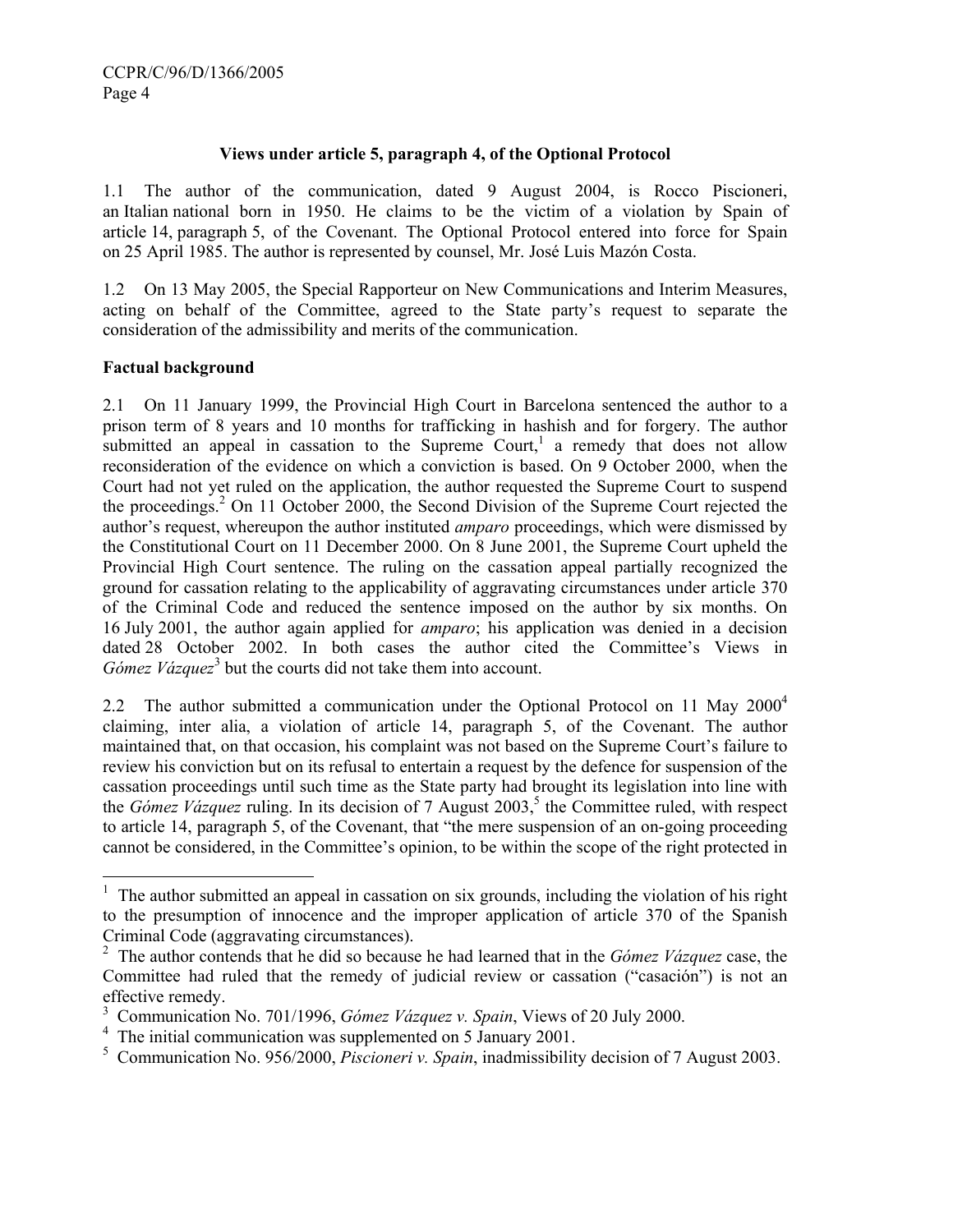paragraph 5 of article 14 of the Covenant, which only refers to the right to a revision by a higher tribunal. Consequently, this part of the complaint must be declared inadmissible *ratione materiae* under article 3 of the Optional Protocol".<sup>6</sup>

## **The complaint**

3. The author claims a violation of article 14, paragraph 5, of the Covenant inasmuch as he was denied a proper review of his conviction by the Supreme Court, since the remedy of cassation did not allow for a reconsideration of the evidence adduced against him.

## **State party's observations on admissibility**

4.1 On 27 April 2005, the State party submitted comments on the admissibility of the communication. It argued that, in his appeal in cassation, the author did not raise the issues which he then put before the Committee and that his communication should consequently be declared inadmissible for failure to exhaust domestic remedies.

4.2 As to the alleged violation of article 14, paragraph 5, of the Covenant, the State party argues that the author has been able to exercise the right to have his sentence and conviction reviewed, since the trial court sentence was appealed in the Supreme Court and the Supreme Court's ruling was subsequently considered by the Constitutional Court. It points out that the European Court of Human Rights has accepted that the State party has a fully functioning system for the effective review of convictions.<sup>7</sup>

4.3 The State party further argues that, in this case, it is sufficient to read the judgement in cassation to see that the Supreme Court conducted a full review of the sentence handed down at first instance. Given this thorough reconsideration of the conviction and the sentence, it contends that there has clearly been no violation of article 14, paragraph 5, of the Covenant and that the communication is therefore manifestly unfounded. The State party asks for the communication to be ruled inadmissible as constituting an abuse of the purpose of the Covenant, under article 3 of the Optional Protocol.

## **Author's comments**

5.1 The author replied to the State party's submission on 11 July 2005. He states that he explicitly cited the *Gómez Vázquez* ruling in his appeals but that the Supreme Court and the Constitutional Court ignored it. He therefore requested suspension of the cassation proceedings until such time as the State party had adapted its legislation, but his request was denied. He also contends that, as the Committee found in *Pérez Escolar*,<sup>8</sup> the remedy of *amparo* is futile for the purposes of article 14, paragraph 5, of the Covenant.

 $6$  Ibid, para. 6.7.

<sup>&</sup>lt;sup>7</sup> European Court of Human Rights, judgement of 30 November 2004 in respect of complaints Nos. 74182, 74186 and 74191 of 2001.

<sup>8</sup> Communication No. 1156/2003, *Pérez Escolar v. Spain*, Views of 28 March 2006.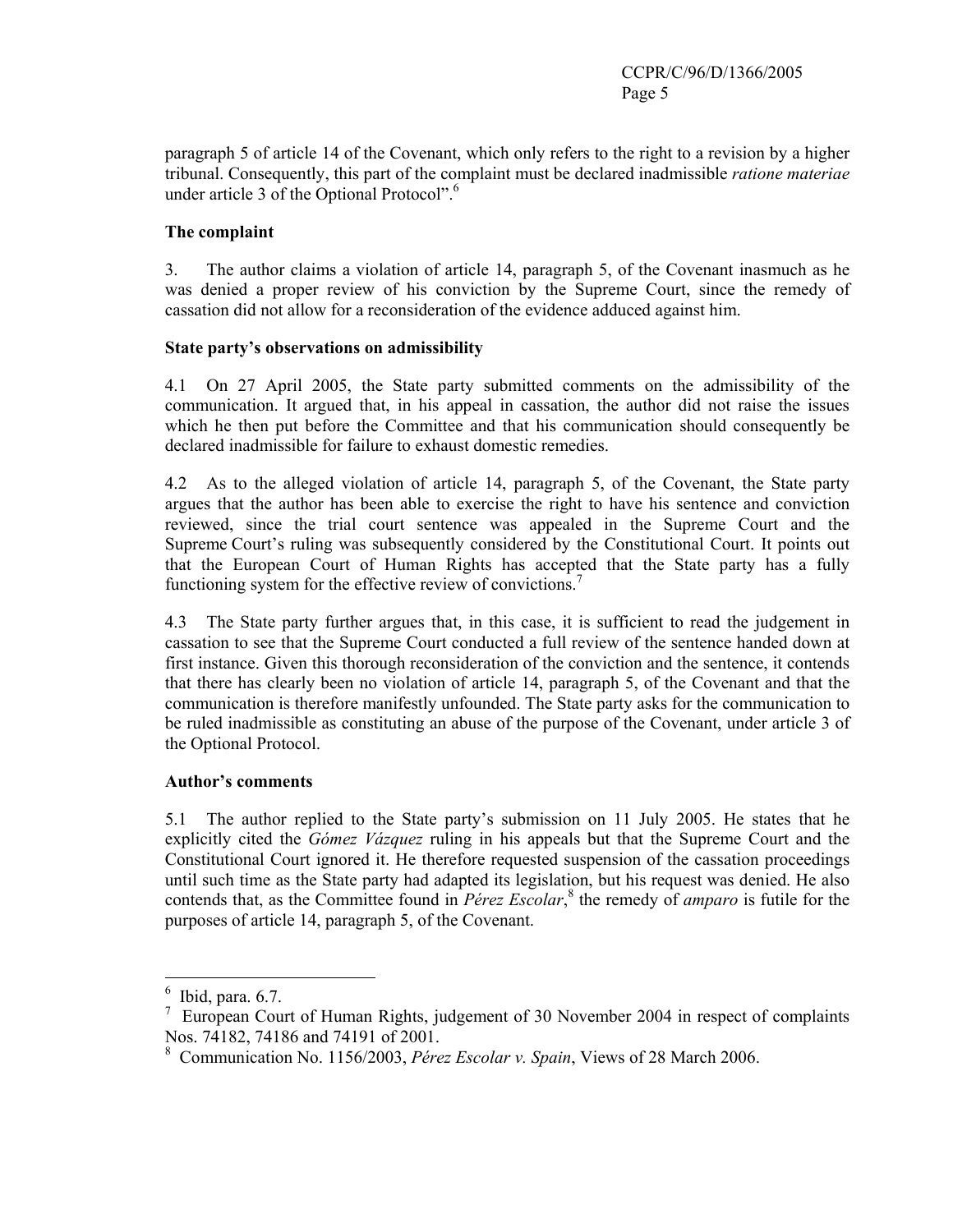5.2 Moreover, the author states that his trial was based on facts, not legal issues, and yet the police statements on which the sentence was based could not be reviewed by the Supreme Court. As to the State party's reference to the case law of the European Court of Human Rights, the author argues that the European Court has no competence to rule on the compatibility of Spanish criminal cassation law with the right to a second hearing in criminal cases, since the State party has not ratified Protocol No. 7 to the European Convention on Human Rights.

# **Decision of admissibility**

6.1 The Committee considered the admissibility of the communication on 2 July 2008 during its ninety-third session.

6.2 The Committee noted that the author had previously submitted a communication which it had considered on 7 August 2003. However, in the decision it reached in 2003 with respect to the claim under article 14, paragraph 5, of the Covenant, the Committee limited its consideration to the refusal by the Constitutional Court to review the Supreme Court decision to not suspend cassation proceedings; it did not consider the merits of the claim. The Committee observed that the claim put forward in the present communication is that the appeal in cassation was not an effective remedy for the review of the conviction as required by article 14, paragraph 5, of the Covenant.

6.3 With regard to the State party's argument that the author has not exhausted domestic remedies because he did not raise the issues in his appeal in cassation that he put before the Committee in his communication, the Committee noted that the author had invoked article 14, paragraph 5, of the Covenant in his application to the Supreme Court dated 9 October 2000 which he subsequently appealed in *amparo* to the Constitutional Court and in his appeal in amparo against the cassation ruling.<sup>9</sup> It further noted that both applications were rejected. The Committee therefore concluded that domestic remedies had been exhausted.

6.4 The Committee considered that the author's complaint had been sufficiently substantiated insofar as the issues which it set out in relation to article 14, paragraph 5, and that those issues should be considered on the merits. It consequently declared the communication admissible.

# **State party's observations on the merits and author's comments**

7. On 21 January 2009, the State party presented its observations on the merits of the communication. It referred to the jurisprudence of its Constitutional Court, according to which the appeal in cassation in criminal cases may meet the requirements of the Covenant, provided that the powers of review provided for by this remedy are interpreted broadly. In this regard, the State party invoked the Committee's jurisprudence, $\frac{10}{10}$  according to which the appeal in cassation was deemed to satisfy the requirements of article 14, paragraph 5, of the Covenant. The State

 $9 \text{ See } \text{para. } 2.1.$ 

<sup>10</sup> See, inter alia, communications Nos. 1389/2005, *Bertelli Gálvez v. Spain*, decision of 25 July 2005; 1399/2005, *Cuartero Casado v. Spain*, decision of 25 July 2005; 1323/2004, *Lozano Araez et al. v. Spain*, decision of 28 October 2005.